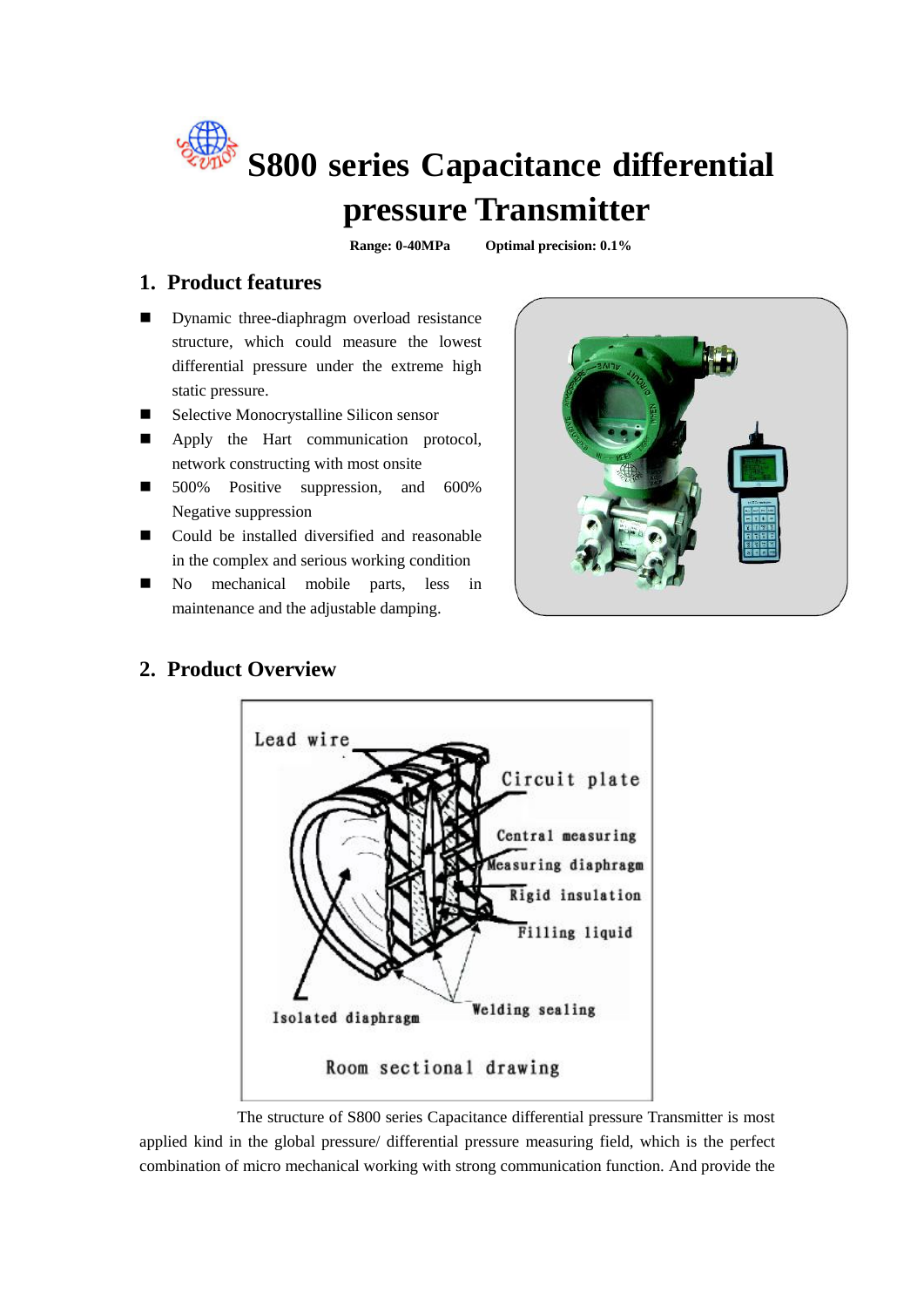extreme high measuring precision and stability in the conditions of high static pressure and low differential pressure especially.

There are three series products for S800:

S800 Common pressure/ differential pressure transmitter

S800 LT pressure/ differential pressure transmitter

S800 Remote pressure/ differential pressure transmitter

#### **3 Schematic diagram**



#### **4**·**The perfect combination of the 7 dominant technologies**

#### **1) Output and communication works simultaneously**

S 800 communicates with the Hart protocol, and applied the industrial standard Bell 202 Frequency-shift keying (FSK) technology. Add a high frequency signal selectively on the scope of 4-20mA output signal to reach the remote communication. This technology could avoid the damage of the integrity of the loop when output and communication is worked simultaneously.

#### 2) Data storage (intelligent)

Configure data stored in nonvolatile EEPROM memory of the circuit board of the transmitter. The data could be stored even if the power failure of the transmitter. So the transmitter would work immediately when it is energized.

#### 3)Circuit board module (intelligent)

The circuit board module of the transmitter is the board that applied the special integrated circuit (ASICS) and Surface package technology. The circuit board module normalized and linearized the signal when it received the digital signal and correction factor from sensing head. The outputting part of the circuit board module will converse the digital signal to an analog outputting signal, and through the special software to communicate with computer or HART manipulator.

Optional LCD header inserted to circuit board, which could display the digital output that on the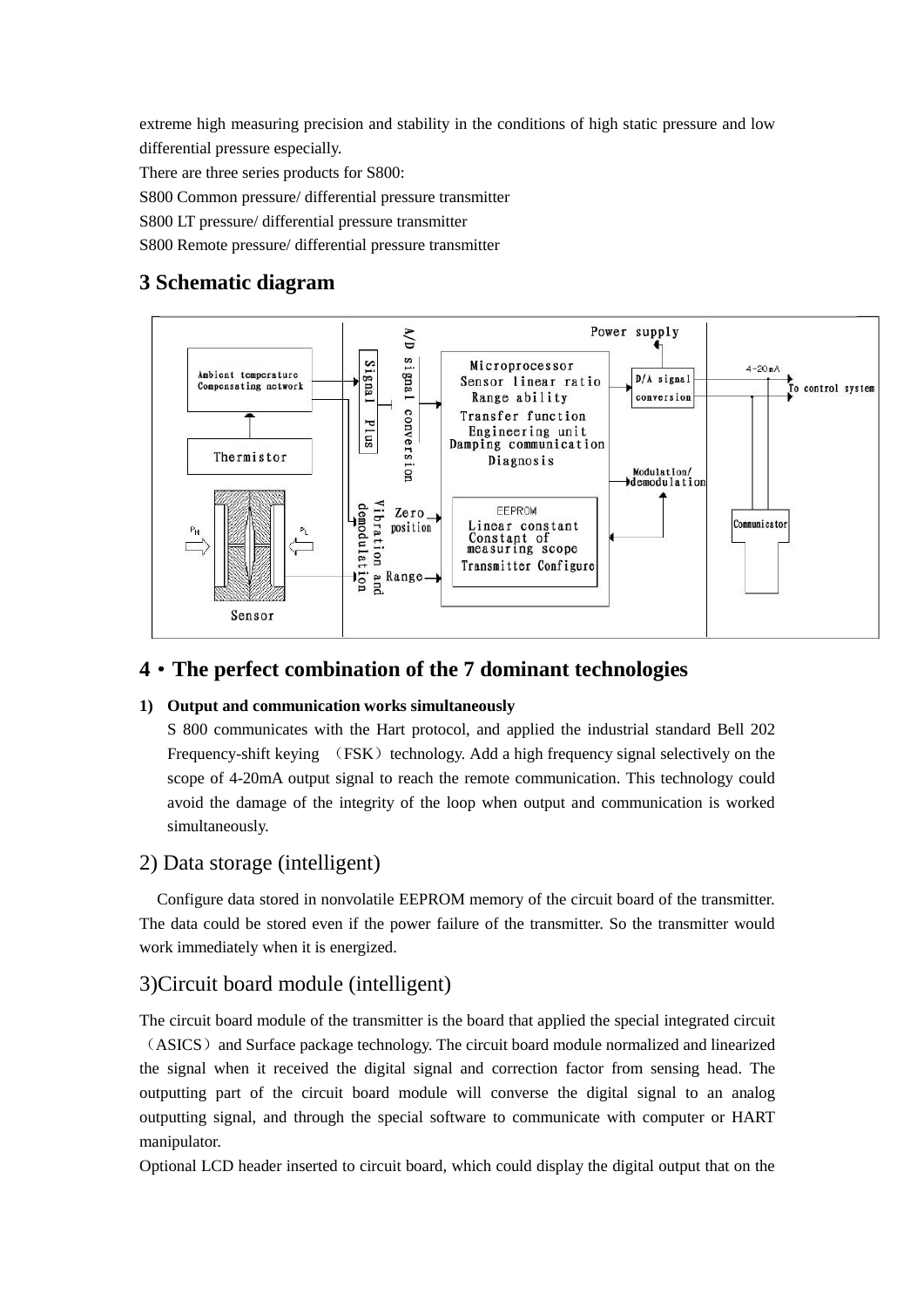unit of pressure engineering unit or percentage of module range value. LCD head is suitable for the standard transmitter.

#### 4) Digital/analog conversion and signal transmission (intelligent)

Process Variable is stored as digital data that could process the precision normalization and engineering unit conversion. Then the normalized digital data is conversed a analog outputting signal.

#### 5) Configure Software function

HART protocol could let user to configure, test and detail set up the S800 Intelligence differential pressure transmitter. Or communicate through the any upper host system that supports HART communication protocol. The configure is consist of two aspects:

First, Setting up the operating parameter of the transmitter, including: zero position and range setting point, line style and square root output, selection of the damping and engineering unit; Second, the informational date that could be stored in the transmitter, which used to identify transmitter and make the physical description of the transmitter. These data include: Station number, numeric character, descriptor, information, date, unified header installation, flange style and material, the material of drain valve/ outlet valve, O circle material and the information of the remote transmission facilities.

Except for the above mentioned configure parameters, the software of S800 Intelligence differential pressure transmitter includes many non-user amending information: the style of the transmitter, the limit of the sensor, minimal range, filling liquid, material of the isolated diaphragm, the series number of the head of the diaphragm and the version number of the transmitter software.

#### 6)Fault continuous self-diagnosis

S800 Intelligence differential pressure transmitter could process the fault continuous self-diagnosis. If any fault occurred, transmitter actives the user optional analog outputting alarm. HART manipulator could inquire transmitter to determine the fault, and transmitter sends the special information to manipulator in order to identify the fault, and repair it quickly. If operator thinks it's the fault of the loop, transmitter could provide the special output according to the requirements and used for testing the loop.

#### 7) The setting could be fine-adjusted

Detailed setting is used in the transmitter first setting and digital plate repairing, which allows the fine-adjustment for sensor and analog output, in order to reach the pressure standard of the factory. Additionally, characterization function could avoid user's unexpected or intended adjust the setting point of the analog output.

| Items                | Technical parameter            |
|----------------------|--------------------------------|
| Power supply voltage | 16-28VDC                       |
| Output signal        | 4-20 mA or Hart digital output |

#### **5. Technical Parameter**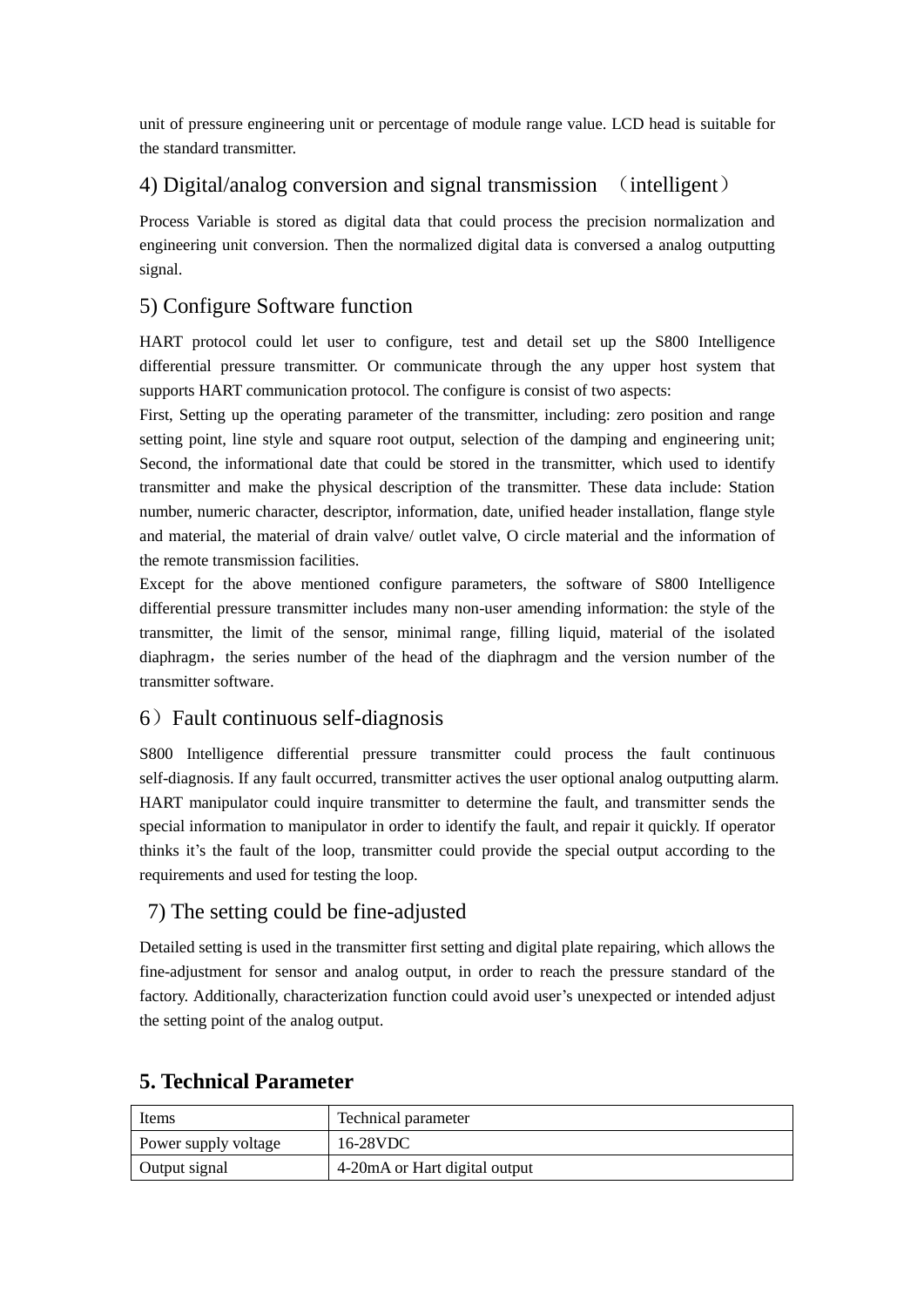| Load resistance                       | $RL \le 50$ (Vs-9) The communication needs 250 $\Omega$ line loop                                                                                                                                                                          |  |  |  |  |  |  |
|---------------------------------------|--------------------------------------------------------------------------------------------------------------------------------------------------------------------------------------------------------------------------------------------|--|--|--|--|--|--|
|                                       | resistance at least                                                                                                                                                                                                                        |  |  |  |  |  |  |
| Cable                                 | <b>Shielded Twisted Pair</b>                                                                                                                                                                                                               |  |  |  |  |  |  |
| Integrative precision                 | $\pm$ 0.1%FS; $\pm$ 0.25%FS;<br>$\pm$ 0.5%FS                                                                                                                                                                                               |  |  |  |  |  |  |
| point<br>Zero<br>temperature<br>drift | $\leqslant$ 0.2%FS/°C (0~70°C;                                                                                                                                                                                                             |  |  |  |  |  |  |
| Overload                              | 2 times                                                                                                                                                                                                                                    |  |  |  |  |  |  |
| Range ratio                           | 15:1                                                                                                                                                                                                                                       |  |  |  |  |  |  |
| Maximal static pressure               | 32 MPa                                                                                                                                                                                                                                     |  |  |  |  |  |  |
| Explosion-proof marker                | П<br>BT6<br>d                                                                                                                                                                                                                              |  |  |  |  |  |  |
| Media temperature                     | $-29 - +93$ °C<br>(LT)<br>Amplifier work temperature:<br>$-25 - +70^{\circ}C$                                                                                                                                                              |  |  |  |  |  |  |
|                                       | The measuring elements filling silicone oil: $-40-104^{\circ}$ C (Remote<br>transmission transmitter:<br>fill<br>high temperature<br>silicone<br>oil: $+15 \sim +31$ °C ; fill<br>the<br>silicone<br>oil:<br>common<br>$-40 \sim + 150$ °C |  |  |  |  |  |  |
| Ambient temperature                   | $-20\mathtt{\sim}85^\circ\!\mathrm{C}$                                                                                                                                                                                                     |  |  |  |  |  |  |
| Shock resistant                       | $\leq \pm 0.1$ %F. S (From 15-2000HZ)                                                                                                                                                                                                      |  |  |  |  |  |  |
| Filling liquid                        | Silicone oil                                                                                                                                                                                                                               |  |  |  |  |  |  |
| <b>Shell</b>                          | Die-casting aluminum, and epoxy coatings IP 65 on surface                                                                                                                                                                                  |  |  |  |  |  |  |
| Sealing ring                          | Fluorous rubber                                                                                                                                                                                                                            |  |  |  |  |  |  |
| Weight                                | 5.5KG                                                                                                                                                                                                                                      |  |  |  |  |  |  |

## **6. Dimensioned drawing**



hole (up or down)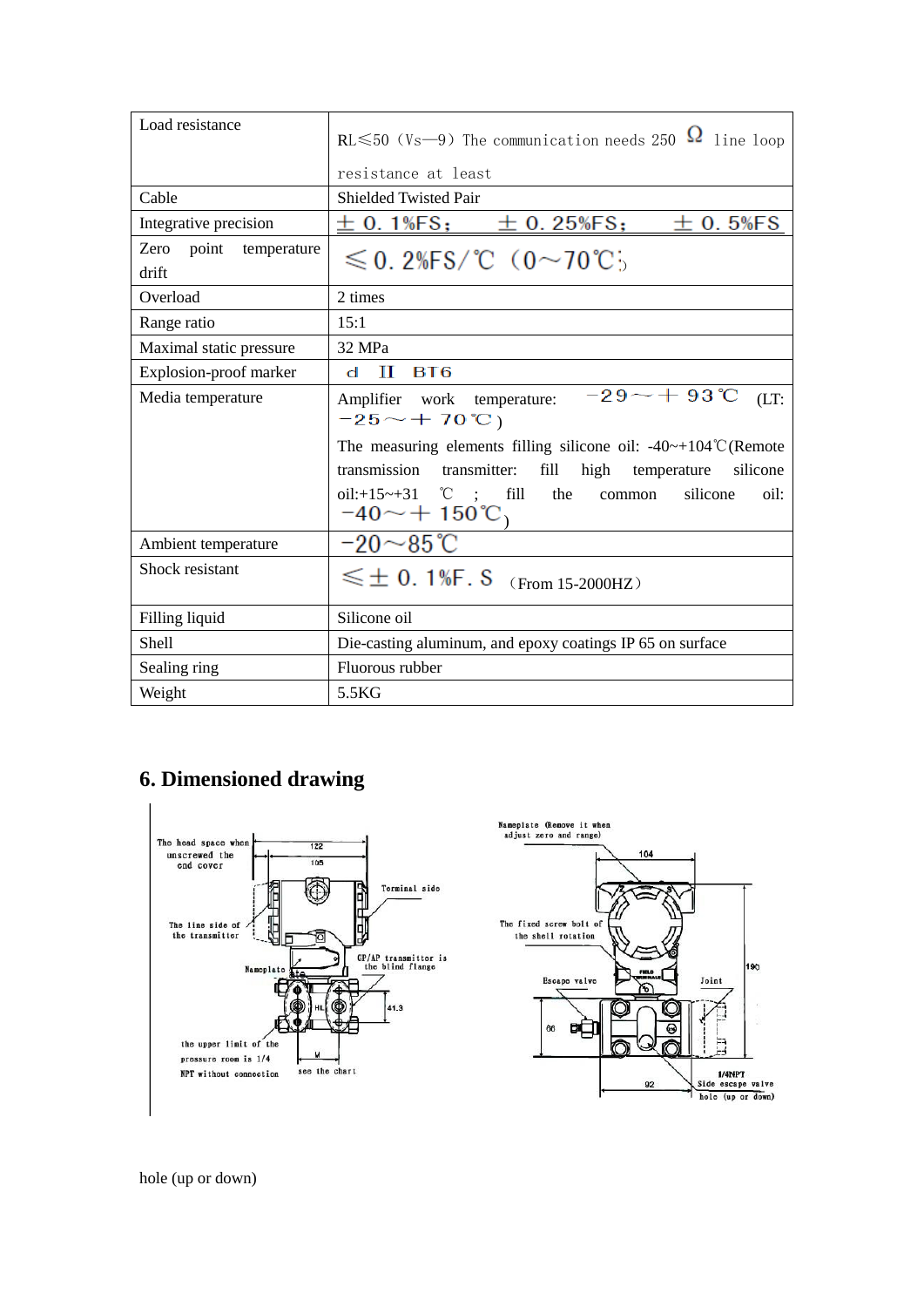| Measuring    | 2,3,4,5 |      |                          |      | u                        |    |
|--------------|---------|------|--------------------------|------|--------------------------|----|
| scope (Code) |         |      |                          |      |                          |    |
| $M$ (mm)     | 54      | 55.2 | 55 <sub>2</sub><br>ے ۔ ب | 55.6 | 57 <sub>1</sub><br>ے ، ر | 59 |

## **7. Installation Sketch Map**



**8. Dimensioned drawing of the S800 Level transmitter**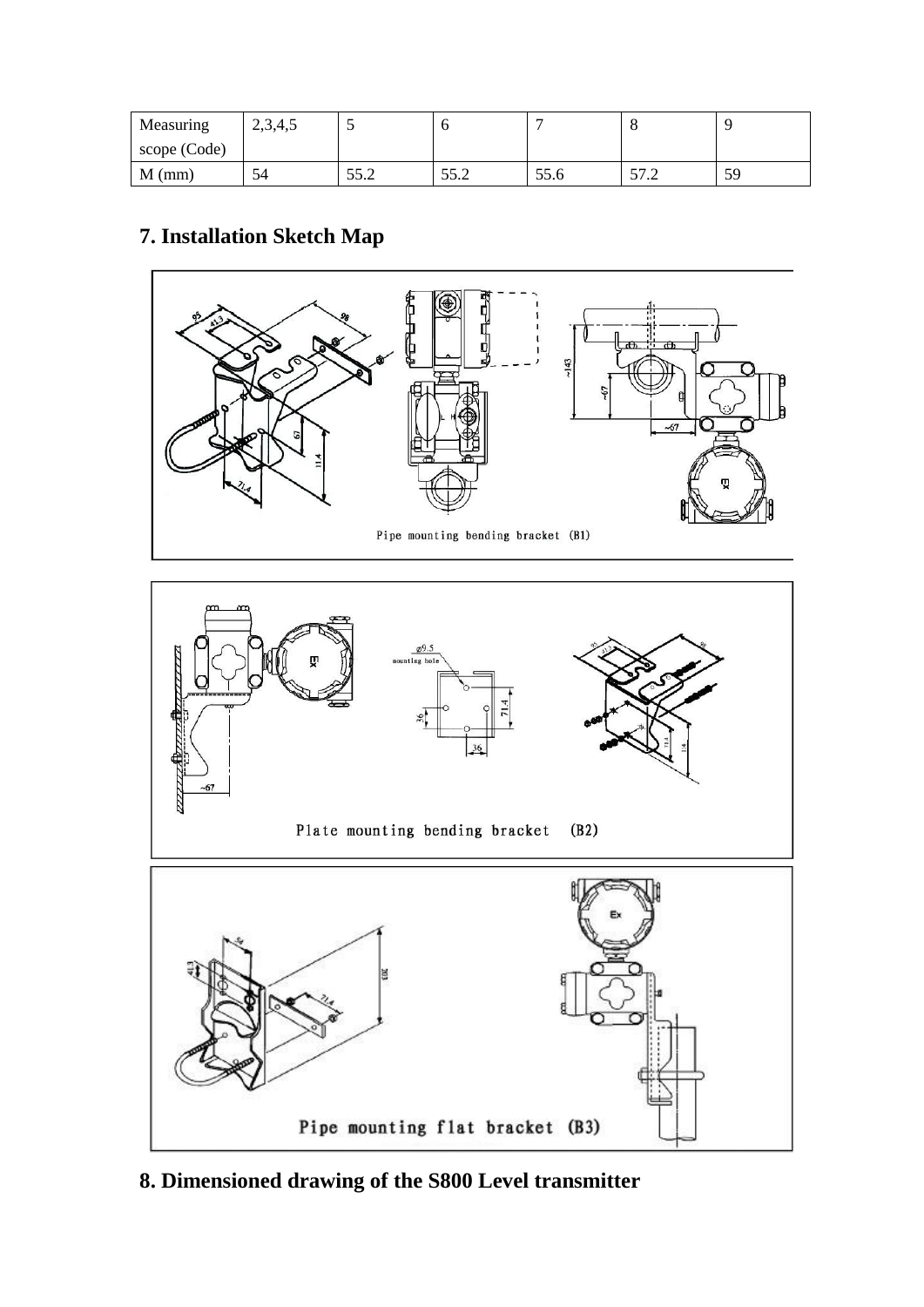



The mounting flange of the S800 flange level transmitter is made in accordance with the ANSI standard, the pressure grade of the flange is  $2.5$  MPa (150LB),  $3''$  and 4 " two kind of specification, if user applied the GB9116-88 standard, the corresponding PN=2MPa, DN=80 and 100.

|             | $(1)$ $(2)$             |             |    |     |        |          |              |  |  |  |  |  |
|-------------|-------------------------|-------------|----|-----|--------|----------|--------------|--|--|--|--|--|
|             | The size of flange (mm) | Bolt hole   |    |     |        |          |              |  |  |  |  |  |
| size<br>The | Outer                   | Thickness B |    | C   | Number | Diameter | Distribution |  |  |  |  |  |
| of<br>the   | diameter                | A           |    |     | n      | d(mm)    | diameter     |  |  |  |  |  |
| nominal     | D                       |             |    |     |        |          | $D1$ (mm)    |  |  |  |  |  |
| flange      |                         |             |    |     |        |          |              |  |  |  |  |  |
|             | 190                     | 30          | 66 | 27ء | 4      | 19       | 152          |  |  |  |  |  |

4 229 30 89 157 8 19 191

本体与法兰尺寸 The size of body and flange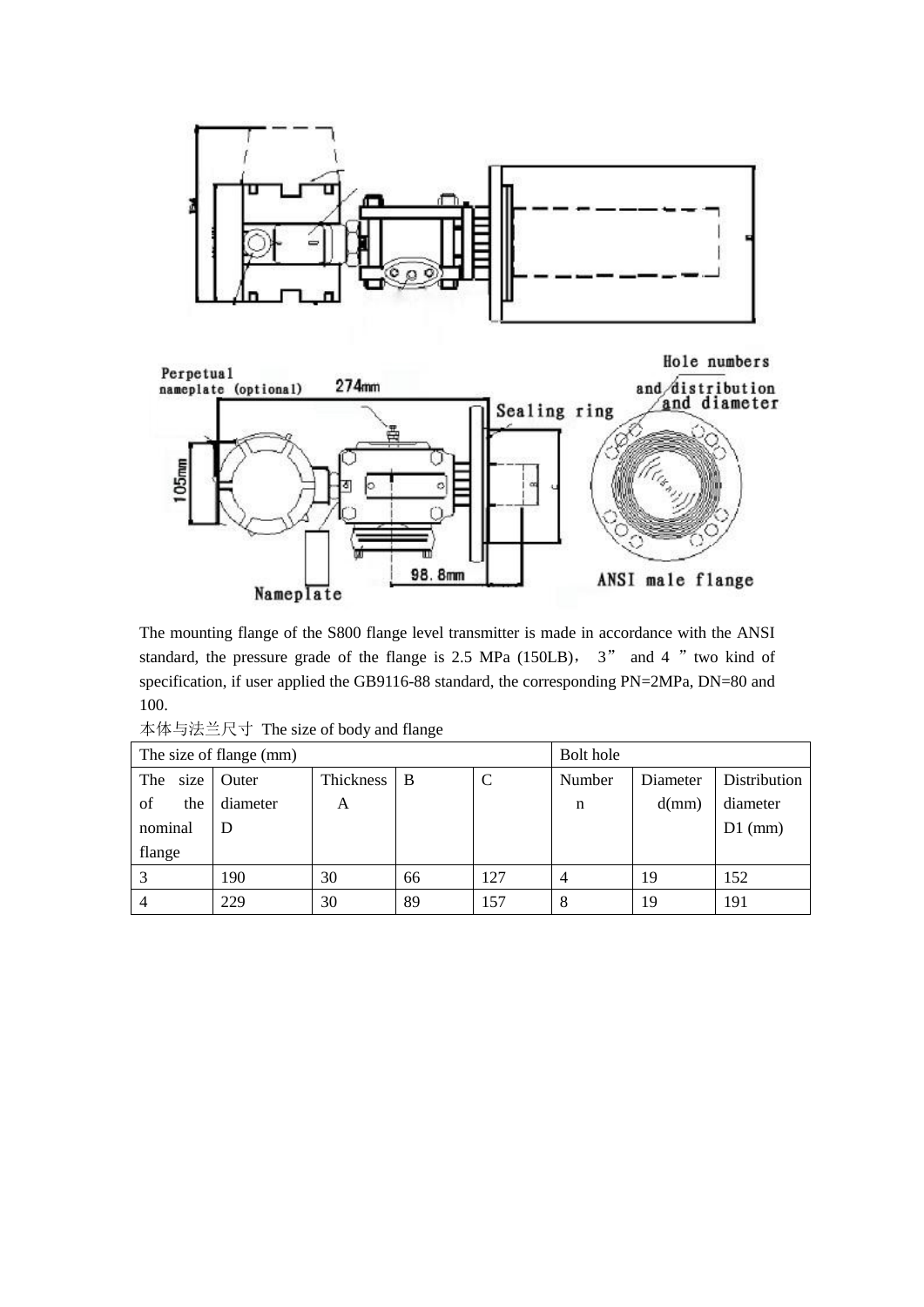

# **9**. **The size of the installing connection of the series remote**

### **transmission facilities for connection body**

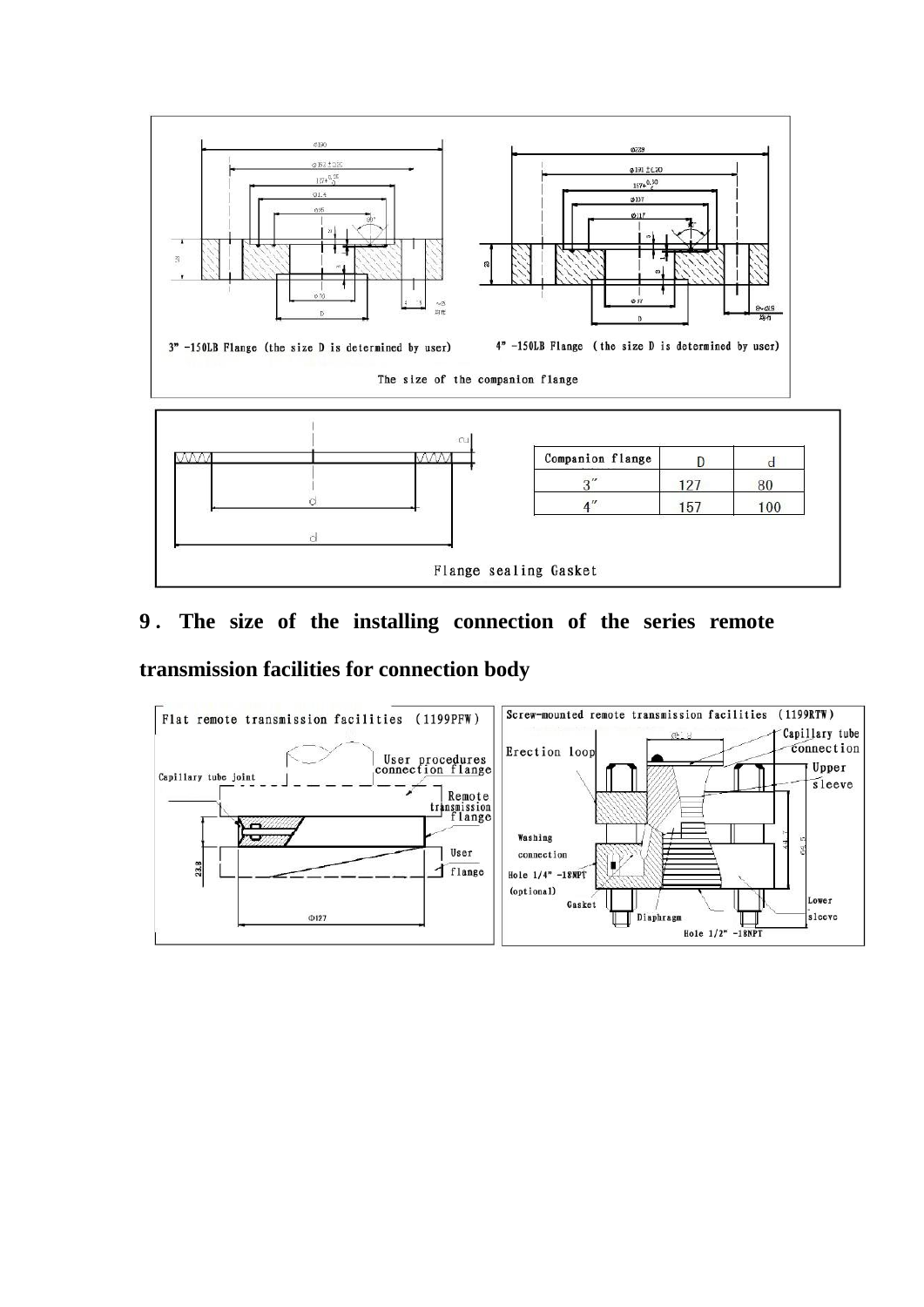## Plug-in remote transmission facilities (1199EFW)





**The size sheet of the Upper sleeve/ Lower sleeve flange of the Flange Remote transmission facilities (1199RFW)**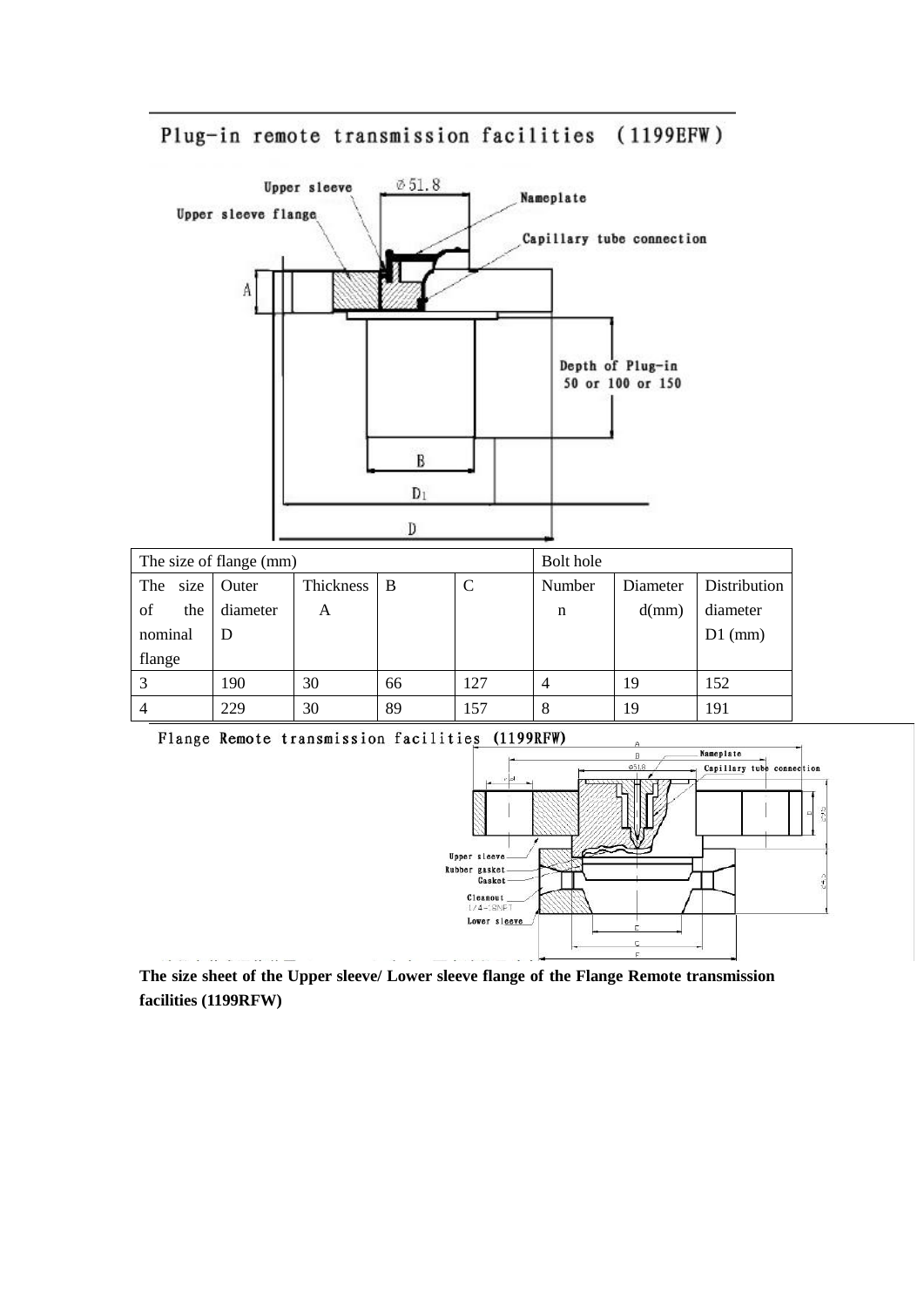|                | The size of the Upper sleeve flange. |              |          |           |          |                |          |                     |          |  |  |  |
|----------------|--------------------------------------|--------------|----------|-----------|----------|----------------|----------|---------------------|----------|--|--|--|
|                |                                      |              |          |           |          |                |          | Lower sleeve flange |          |  |  |  |
| Nominal        | Nominal                              | convex       | Outer    | Thickness | screw    | screw          | cotter   | Diameter            | Diameter |  |  |  |
| pipe           | pressure                             | plate        | diameter | D         | hole     | hole           | hole     | E(mm)               | F(mm)    |  |  |  |
| diameter       | (LB/MPa)                             | diameter     | A        |           | center   | Number         | diameter |                     |          |  |  |  |
| (inch)         |                                      | $\mathsf{C}$ |          |           | distance | $\mathbf n$    | d        |                     |          |  |  |  |
|                |                                      |              |          |           | B        |                |          |                     |          |  |  |  |
| 1              | 150/2                                | 61.4         | 108      | 14.3      | 79.4     | $\overline{4}$ | 16       | 26.9                | 66.5     |  |  |  |
|                | 300/5                                | 66.9         | 124      | 17.2      | 88.9     | $\overline{4}$ | 20       |                     |          |  |  |  |
| $1 - 1/2$      | 150/2                                | 73           | 127      | 17.2      | 98.4     | $\overline{4}$ | 16       | 41.9                | 78.7     |  |  |  |
|                | 300/5                                | 73           | 156      | 20.7      | 114.5    | $\overline{4}$ | 23       |                     |          |  |  |  |
| $\overline{2}$ | 150/2                                | 92.1         | 152      | 19.1      | 120.6    | $\overline{4}$ | 20       | 52.5                | 95.2     |  |  |  |
|                | 300/5                                | 92.1         | 165      | 22.2      | 127.0    | 8              | 20       |                     |          |  |  |  |
| 3              | 150/2                                | 127          | 191      | 23.8      | 152.4    | $\overline{4}$ | 20       | 79                  | 127      |  |  |  |
|                | 300/5                                | 127          | 210      | 25.5      | 168.3    | 8              | 23       |                     |          |  |  |  |
|                |                                      |              |          |           |          |                |          |                     |          |  |  |  |

**10**.**S800 Common Pressure/ differential pressure transmitter Type selection sheet (- means no supply, . means supply)**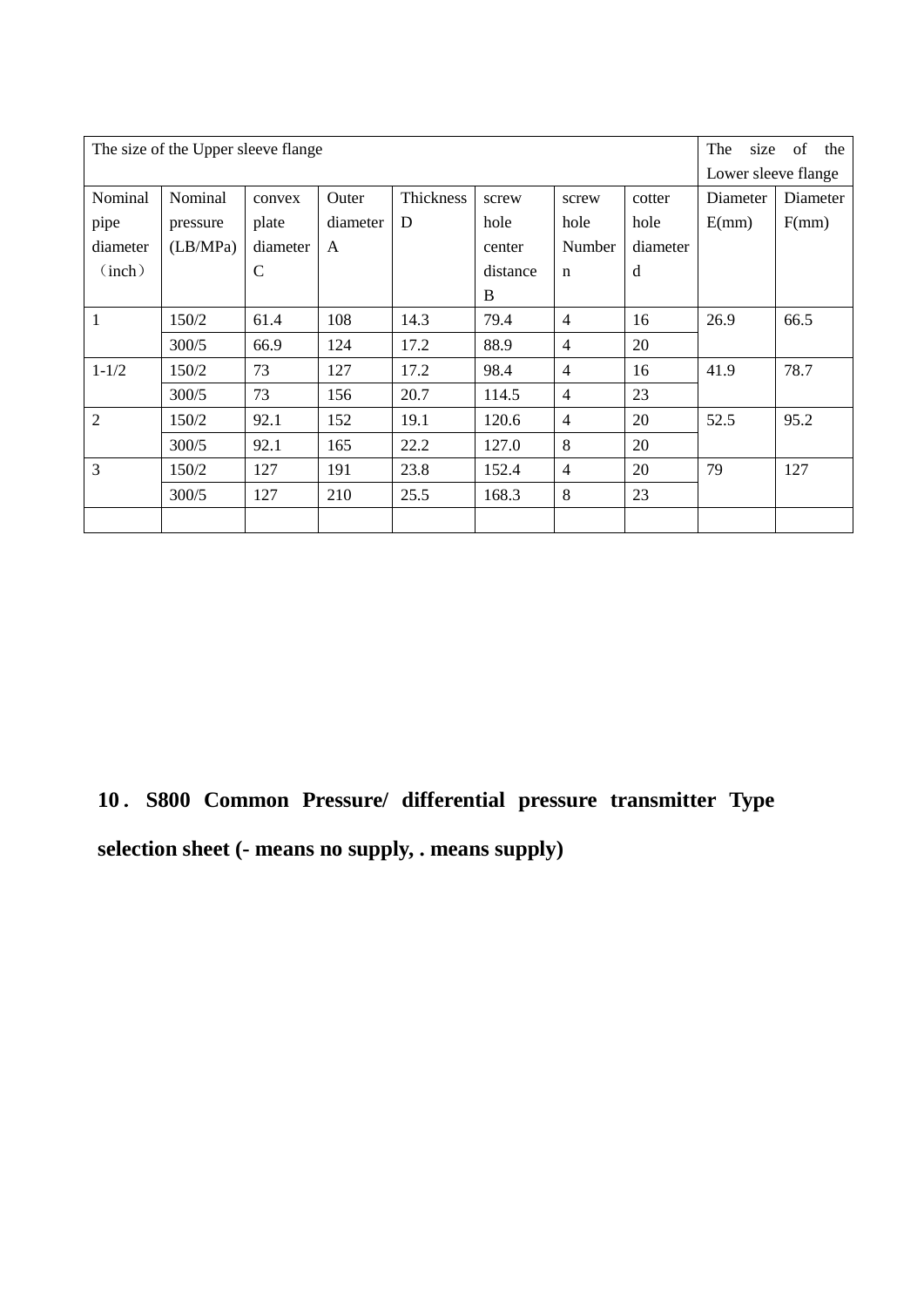| Code          | Type of the transmitter (choose one)                              |                     |          |                                                                    | DR                       | DP                       | HP             | GP             | ${\sf AP}$               |
|---------------|-------------------------------------------------------------------|---------------------|----------|--------------------------------------------------------------------|--------------------------|--------------------------|----------------|----------------|--------------------------|
| S800DR        | Micro differential pressure transmitter                           |                     |          |                                                                    | $\bullet$                | $\overline{a}$           | $\overline{a}$ |                |                          |
| S800DP        | Differential pressure transmitter                                 |                     |          |                                                                    |                          | $\bullet$                |                |                |                          |
| S800HP        | High static pressure differential pressure transmitter            |                     |          |                                                                    | $\overline{\phantom{a}}$ | $\bullet$                | $\overline{a}$ | $\overline{a}$ |                          |
| <b>S800GP</b> | Gauge pressure transmitter                                        |                     |          |                                                                    |                          | $\overline{\phantom{a}}$ |                | $\bullet$      |                          |
| <b>S800AP</b> | Absolute pressure transmitter                                     |                     |          |                                                                    |                          |                          |                |                |                          |
|               | Code                                                              |                     |          | Pressure measuring scope (only choose one)                         | <b>DR</b>                | <b>DP</b>                | HP             | GP             | AP                       |
|               | $\overline{c}$                                                    | 0-0.8~1.6kpa        |          | $\bullet$                                                          |                          |                          |                |                |                          |
|               | 3                                                                 | $0-1$ ~6 $kpa$      |          |                                                                    | $\bullet$                |                          | $\bullet$      |                |                          |
|               | 4                                                                 | 0-6~40kpa           |          |                                                                    |                          | $\bullet$                | $\bullet$      | $\bullet$      | $\bullet$                |
|               | 5                                                                 | 0-40~250kpa         |          |                                                                    | $\bullet$                | $\bullet$                | $\bullet$      | $\bullet$      |                          |
|               | 6                                                                 | $0 - 0.16 - 1$ mpa  |          |                                                                    |                          | $\bullet$                | $\bullet$      | $\bullet$      | $\bullet$                |
|               | 7                                                                 | $0 - 0.4 - 2.5$ mpa |          |                                                                    |                          | ٠                        | $\bullet$      | $\bullet$      | $\bullet$                |
|               | 8                                                                 | $0-1.6 \sim 10$ mpa |          |                                                                    | $\overline{a}$           | $\bullet$                | $\overline{a}$ | $\bullet$      | $\bullet$                |
|               | 9                                                                 | $0-4-25$ mpa        |          |                                                                    |                          |                          | $\overline{a}$ | $\bullet$      |                          |
|               | $\overline{0}$                                                    | 0-6~40mpa           |          |                                                                    |                          | $\overline{\phantom{a}}$ | $\sim$         | $\bullet$      | $\overline{\phantom{a}}$ |
|               |                                                                   | Code                |          | Transmitter output (only choose one)                               | DR                       | DP                       | HP             | ${\rm GP}$     | ${\sf AP}$               |
|               |                                                                   | E                   | $4-20mA$ |                                                                    | $\ddotsc$                | $\bullet$ .              | $\bullet$ .    | .<br>$\bullet$ | $\bullet$                |
|               |                                                                   | $\, {\rm H}$        |          | Intelligent (With Hart communication protocol)                     | $\ddot{\phantom{0}}$     | $\bullet$ .              | $\bullet$ .    | $\bullet$ .    | $\bullet$ .              |
|               |                                                                   |                     | Code     | Material of the structure (only choose one)                        | <b>DR</b>                | DP                       | HP             | ${\rm GP}$     | AP                       |
|               |                                                                   |                     |          | Flange/joint<br>drain/exhaust valve<br>filling liquid<br>Diaphragm |                          |                          |                |                |                          |
|               | carbon steel Chrome Plated 316SST<br>silicon oil<br>12<br>316LSST |                     |          |                                                                    |                          |                          | $\bullet$      | $\bullet$      | $\bullet$                |
|               |                                                                   |                     | 13       |                                                                    | $\bullet$                |                          | $\bullet$      | $\bullet$      |                          |
|               |                                                                   |                     | 14       | Monel<br>carbon steel Nickel Plated<br>silicon oil<br>Monel        | $\overline{a}$           | $\bullet$                | $\overline{a}$ | $\bullet$      | $\bullet$                |
|               |                                                                   |                     | 15       | carbon steel Nickel Plated<br>316SST<br>silicon oil<br>Tantalum    |                          |                          |                | $\bullet$      |                          |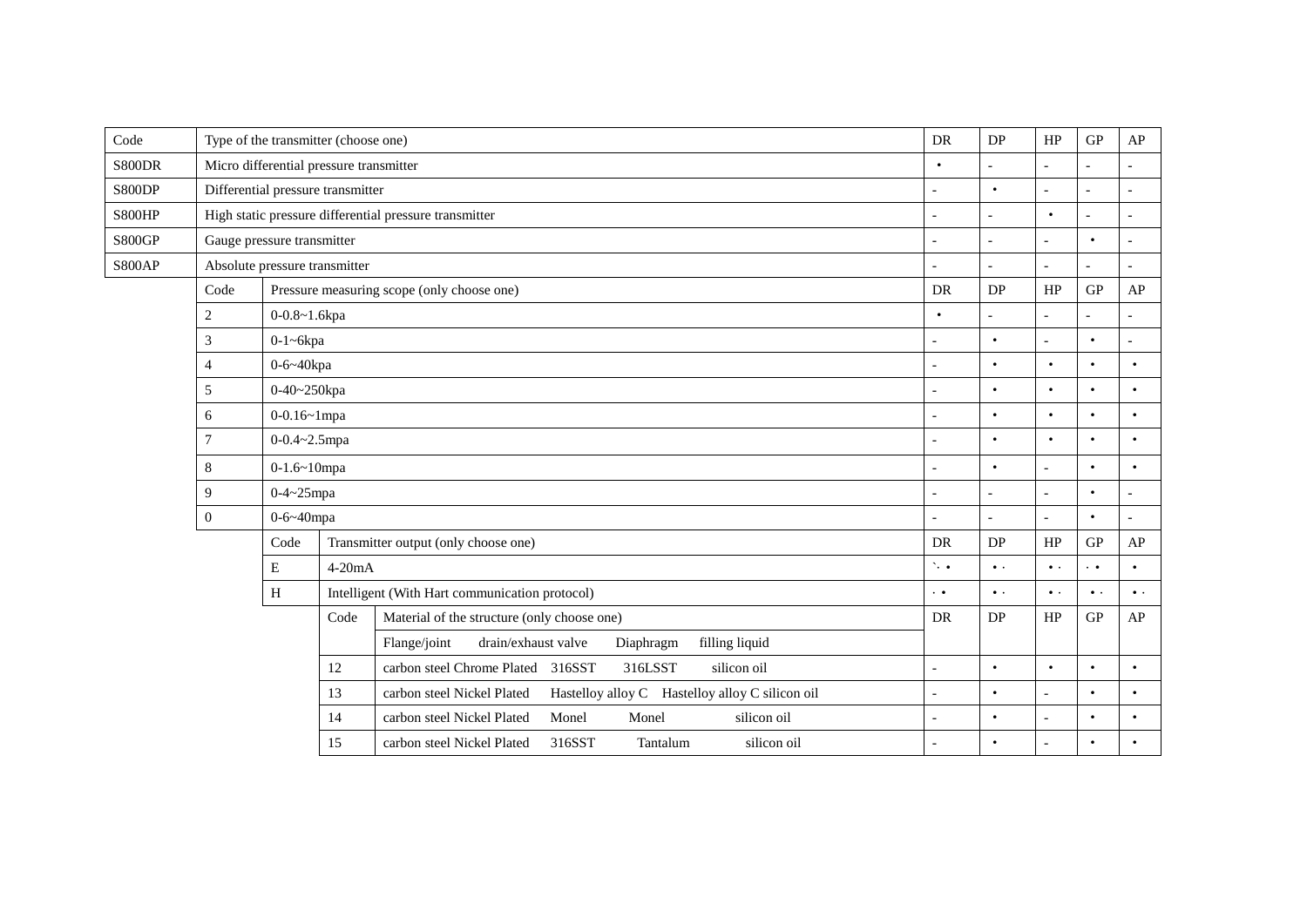|                                                      | $22\,$ | 316SST      |                   | 316SST                         | 316LSST                                               | silicon oil                                                               | $\bullet$      | $\bullet$  | $\bullet$      | $\bullet$      | $\bullet$                |
|------------------------------------------------------|--------|-------------|-------------------|--------------------------------|-------------------------------------------------------|---------------------------------------------------------------------------|----------------|------------|----------------|----------------|--------------------------|
|                                                      | 23     | 316SST      |                   | 316SST                         | Hastelloy alloy C                                     | silicon oil                                                               | $\overline{a}$ | $\bullet$  | $\overline{a}$ | $\bullet$      | $\bullet$                |
|                                                      | 24     | 316SST      |                   | 316SST                         | Monel                                                 | silicon oil                                                               |                | $\bullet$  | $\overline{a}$ | $\bullet$      | $\bullet$                |
|                                                      | 25     | 316SST      |                   | 316SST                         | Tantalum                                              | silicon oil                                                               |                |            | $\overline{a}$ | $\bullet$      |                          |
|                                                      | 33     |             | Hastelloy alloy C |                                | Hastelloy alloy C Hastelloy alloy C                   | silicon oil                                                               | $\overline{a}$ | $\bullet$  | $\overline{a}$ | $\bullet$      | $\bullet$                |
|                                                      |        | Code        | Maximum pressure  |                                |                                                       |                                                                           | <b>DR</b>      | DP         | HP             | GP             | AP                       |
|                                                      |        | A           | 2 Mpa             |                                |                                                       |                                                                           | $\bullet$      |            | L,             |                |                          |
|                                                      |        | B           | 4 Mpa             |                                |                                                       |                                                                           | $\bullet$      | $\bullet$  | $\overline{a}$ | $\overline{a}$ | $\overline{\phantom{a}}$ |
|                                                      |        | $\mathbf C$ | 10 Mpa            |                                |                                                       |                                                                           |                | $\bullet$  | $\overline{a}$ |                |                          |
|                                                      |        | D           | 25 Mpa            |                                |                                                       |                                                                           | $\overline{a}$ |            | $\bullet$      |                | $\overline{a}$           |
|                                                      |        | ${\bf E}$   | 32 Mpa            |                                |                                                       |                                                                           |                |            | $\bullet$      |                |                          |
|                                                      |        |             | Code              |                                | Attached function (Only choose one in the same item)  |                                                                           | <b>DR</b>      | ${\rm DP}$ | $\rm HP$       | ${\rm GP}$     | AP                       |
|                                                      |        |             | M1                |                                | Analog scaling, liner gauge head 0-100%               |                                                                           | $\bullet$      | $\bullet$  | $\bullet$      | $\bullet$      | $\bullet$                |
|                                                      |        |             | M <sub>3</sub>    | LCD digital display gauge head |                                                       |                                                                           | $\bullet$      | $\bullet$  | $\bullet$      | $\bullet$      | $\bullet$                |
|                                                      |        |             | B1                |                                | 2 in Pipe installation of the bending bracket         |                                                                           | $\bullet$      | $\bullet$  | $\bullet$      | $\bullet$      | $\bullet$                |
|                                                      |        |             | B2                |                                | Plate installation of the bending bracket             |                                                                           | $\bullet$      | $\bullet$  | $\bullet$      | $\bullet$      | $\bullet$                |
|                                                      |        |             | B <sub>3</sub>    |                                | 2 in Pipe installation of the flat bracket            |                                                                           | $\bullet$      | $\bullet$  | $\bullet$      | $\bullet$      | $\bullet$                |
|                                                      |        |             | C <sub>0</sub>    |                                | $1/2$ "- $1/4$ " NPT taper pipe negative thread       |                                                                           | $\bullet$      | $\bullet$  | $\bullet$      | $\bullet$      | $\bullet$                |
|                                                      |        |             | C1                |                                |                                                       | Welding the $\&$ 14 Probe in the back of the 1/2"-1/4" NPT pressure joint | $\bullet$      | $\bullet$  | $\bullet$      | $\bullet$      | $\bullet$                |
|                                                      |        |             | C <sub>2</sub>    |                                | Typeface screw thread joint M20 X1.5                  |                                                                           | $\bullet$      | $\bullet$  | $\bullet$      | $\bullet$      | $\bullet$                |
|                                                      |        |             | D1                |                                | Side drain/exhaust is located on the pressure room    |                                                                           | $\bullet$      | $\bullet$  | $\bullet$      | $\bullet$      | $\bullet$                |
|                                                      |        |             | D2                |                                | Side drain/exhaust is located under the pressure room |                                                                           | $\bullet$      | $\bullet$  | $\bullet$      | $\bullet$      | $\bullet$                |
|                                                      |        |             | d                 | Explosion proof d II BT6       |                                                       |                                                                           | $\bullet$      | $\bullet$  | $\bullet$      | $\bullet$      | $\bullet$                |
|                                                      |        |             |                   | Intrinsic safe type is II CT6  |                                                       |                                                                           | $\bullet$      | $\bullet$  | $\bullet$      | $\bullet$      | $\bullet$                |
| $\mathbf E$<br>22<br>$\overline{4}$<br><b>S800DP</b> |        | B           | M1                |                                |                                                       | (Type selection for example)                                              |                |            |                |                |                          |
|                                                      |        |             |                   |                                |                                                       |                                                                           |                |            |                |                |                          |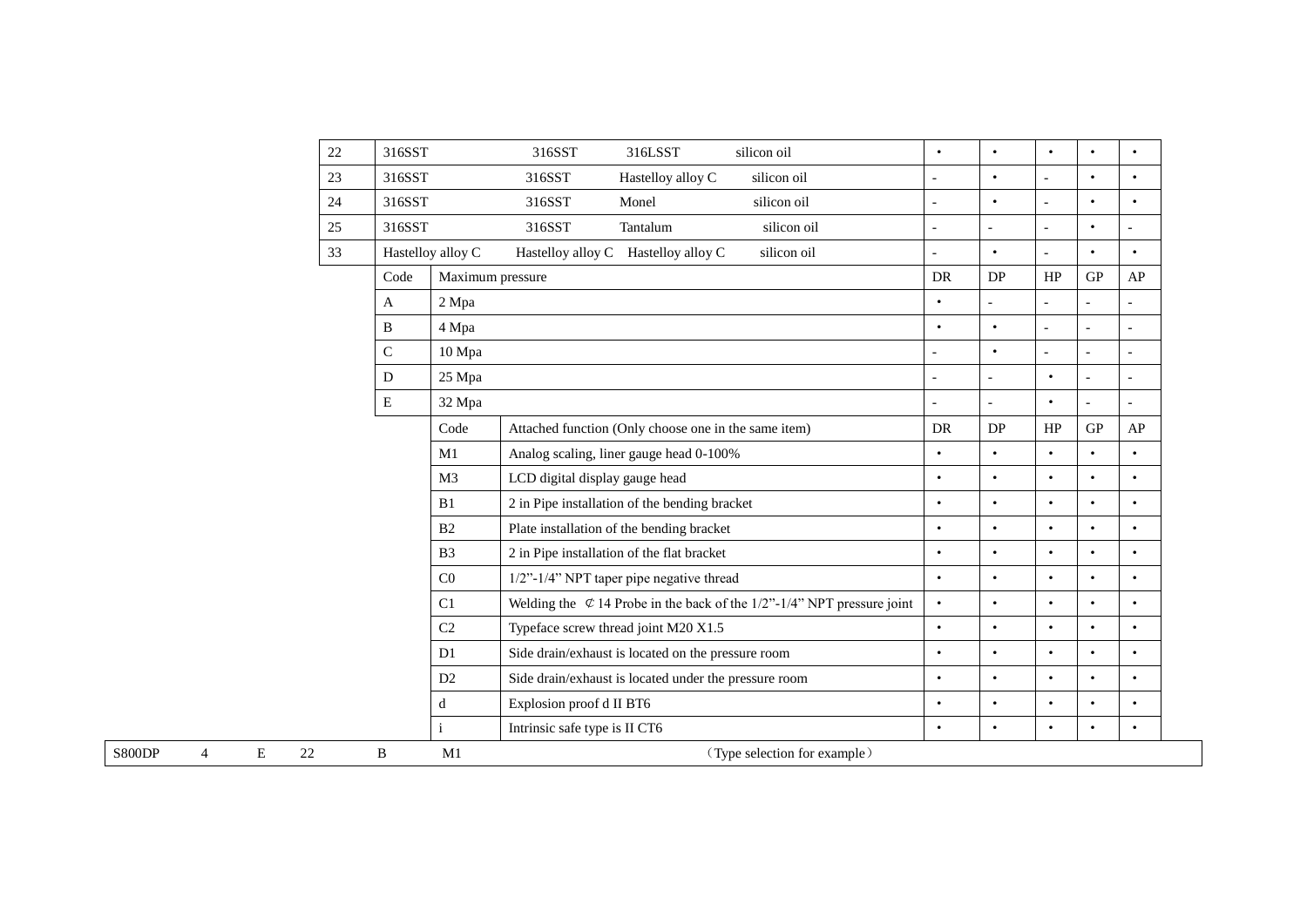| Code   |                | Type of the Transmitter |                                                |                    |                                                                           |                                        |  |  |  |  |  |  |
|--------|----------------|-------------------------|------------------------------------------------|--------------------|---------------------------------------------------------------------------|----------------------------------------|--|--|--|--|--|--|
| S800LT |                |                         |                                                |                    | Flange level (pressure) transmitter, the maximum work pressure is 2.5 MPa |                                        |  |  |  |  |  |  |
|        | Code           | Measuring scope         |                                                |                    |                                                                           |                                        |  |  |  |  |  |  |
|        | $\overline{4}$ | $0 - 6 - 40$ kpa        |                                                |                    |                                                                           |                                        |  |  |  |  |  |  |
|        | 5              | 0-40~25kpa              |                                                |                    |                                                                           |                                        |  |  |  |  |  |  |
|        | 6              | 0-0.16~1kpa             |                                                |                    |                                                                           |                                        |  |  |  |  |  |  |
|        |                | Code                    |                                                | Transmitter output |                                                                           |                                        |  |  |  |  |  |  |
|        |                | $\mathbf E$             | $4-20mA$                                       |                    |                                                                           |                                        |  |  |  |  |  |  |
|        |                | $\, {\rm H}$            | Intelligent (With Hart communication protocol) |                    |                                                                           |                                        |  |  |  |  |  |  |
|        |                |                         | Code                                           | Nominal diameter   | The length of the insert tube                                             | the material of the isolated diaphragm |  |  |  |  |  |  |
|        | A0             |                         |                                                | 80                 | Flat                                                                      | 316LSST                                |  |  |  |  |  |  |
|        |                |                         | A2                                             | 80                 | 50                                                                        | 316LSST                                |  |  |  |  |  |  |
|        |                |                         | A4                                             | $80\,$             | 100                                                                       | 316LSST                                |  |  |  |  |  |  |
|        |                |                         | A6                                             | 80                 | 150                                                                       | 316LSST                                |  |  |  |  |  |  |
|        |                |                         | B <sub>0</sub>                                 | 100                | Flat                                                                      | 316LSST                                |  |  |  |  |  |  |
|        |                |                         | B2                                             | 100                | 50                                                                        | 316LSST                                |  |  |  |  |  |  |
|        |                |                         | B4                                             | 100                | 100                                                                       | 316LSST                                |  |  |  |  |  |  |
|        |                |                         | <b>B6</b>                                      | 100                | 150                                                                       | 316LSST                                |  |  |  |  |  |  |
|        |                |                         | C <sub>0</sub>                                 | 80                 | Flat                                                                      | Hastelloy alloy C                      |  |  |  |  |  |  |
|        |                |                         | C <sub>2</sub>                                 | 80                 | Hastelloy alloy C                                                         |                                        |  |  |  |  |  |  |
|        |                |                         | C <sub>4</sub>                                 | 80                 | 100                                                                       | Hastelloy alloy C                      |  |  |  |  |  |  |
|        |                |                         | C <sub>6</sub>                                 | 80                 | 150                                                                       | Hastelloy alloy C                      |  |  |  |  |  |  |
|        |                |                         | D <sub>0</sub>                                 | 100                | Flat                                                                      | Hastelloy alloy C                      |  |  |  |  |  |  |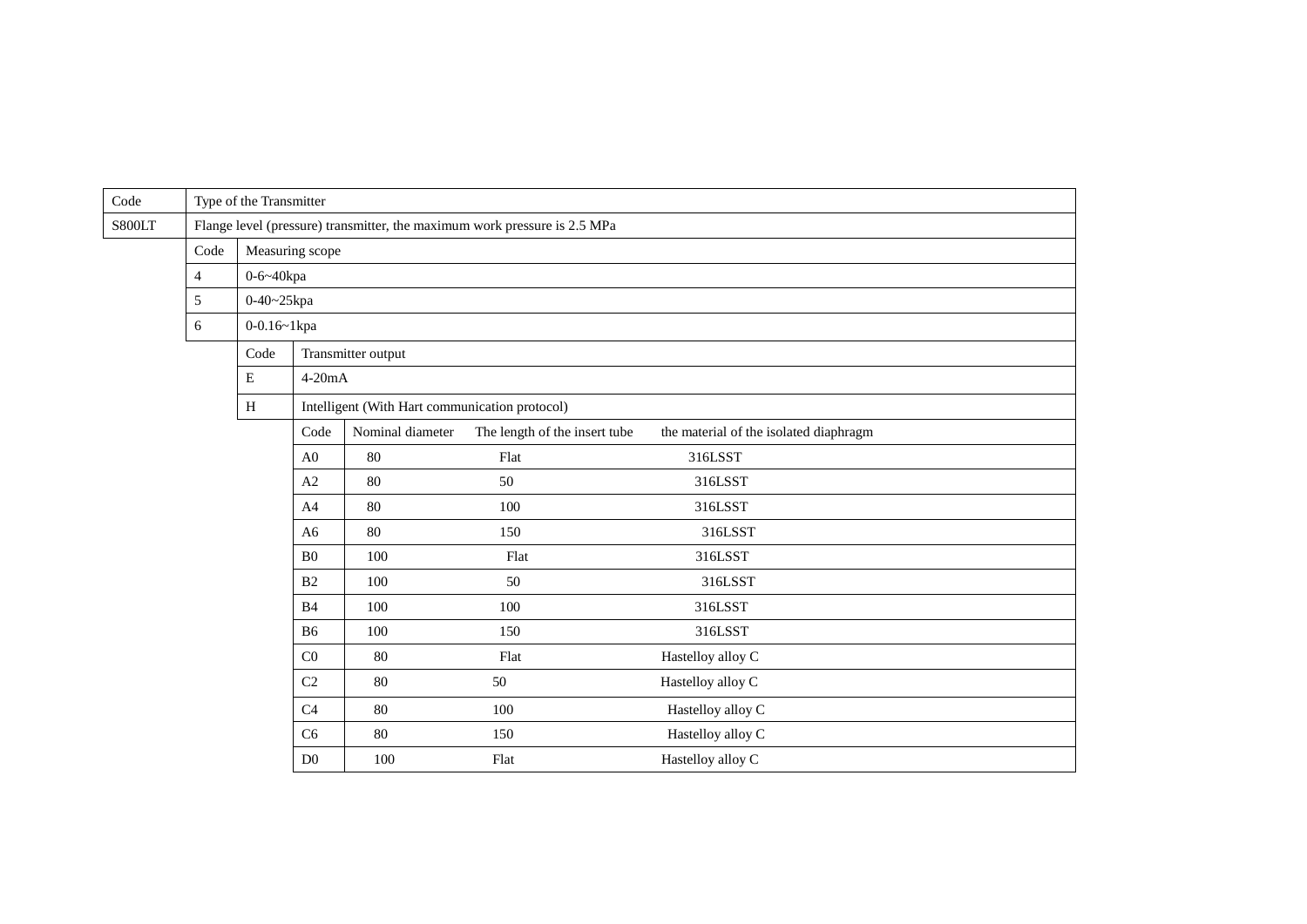| 100           |      | 50                                            | Hastelloy alloy C                                                                     |  |  |  |  |  |  |  |  |
|---------------|------|-----------------------------------------------|---------------------------------------------------------------------------------------|--|--|--|--|--|--|--|--|
| 100           |      | 100                                           | Hastelloy alloy C                                                                     |  |  |  |  |  |  |  |  |
| 100           |      | 150                                           | Hastelloy alloy C                                                                     |  |  |  |  |  |  |  |  |
| 80            |      | Flat                                          | Tantalum                                                                              |  |  |  |  |  |  |  |  |
| 100           |      | Flat                                          | Tantalum                                                                              |  |  |  |  |  |  |  |  |
| Code          |      |                                               |                                                                                       |  |  |  |  |  |  |  |  |
| $\mathbf{A}$  |      | 3" 150LB carbon steel galvanizing             |                                                                                       |  |  |  |  |  |  |  |  |
| B             |      | 4" 150LB carbon steel galvanizing             |                                                                                       |  |  |  |  |  |  |  |  |
| $\mathcal{C}$ |      | 3" 300LB carbon steel galvanizing             |                                                                                       |  |  |  |  |  |  |  |  |
| $\mathbf D$   |      | 4" 300LB carbon steel galvanizing             |                                                                                       |  |  |  |  |  |  |  |  |
|               | Code | Material of the structure (only choose one)   |                                                                                       |  |  |  |  |  |  |  |  |
|               |      |                                               | drain/exhaust valve<br>Diaphragm<br>filling liquid                                    |  |  |  |  |  |  |  |  |
|               | 12   |                                               | silicon oil<br>carbon steel Chrome Plated 316SST<br>316LSST                           |  |  |  |  |  |  |  |  |
|               | 15   |                                               | silicon oil<br>carbon steel Nickel Plated<br>316SST<br>Tantalum                       |  |  |  |  |  |  |  |  |
|               | 22   | 316SST                                        | 316SST<br>316SST<br>silicon oil                                                       |  |  |  |  |  |  |  |  |
|               | 23   | 316SST                                        | 316SST<br>Hastelloy alloy C<br>silicon oil                                            |  |  |  |  |  |  |  |  |
|               | 24   | 316SST                                        | silicon oil<br>316SST<br>Monel                                                        |  |  |  |  |  |  |  |  |
|               | 25   | 316SST                                        | 316SST<br>silicon oil<br>Tantalum                                                     |  |  |  |  |  |  |  |  |
|               | 33   |                                               | Hastelloy alloy C<br>silicon oil<br>Hastelloy alloy C                                 |  |  |  |  |  |  |  |  |
|               | 35   |                                               | Hastelloy alloy C<br>silicon oil<br>Tantalum                                          |  |  |  |  |  |  |  |  |
|               |      | Code                                          | Attached function (Only choose one in the same item)                                  |  |  |  |  |  |  |  |  |
|               |      | Analog scaling, liner gauge head 0-100%       |                                                                                       |  |  |  |  |  |  |  |  |
|               |      | M <sub>3</sub>                                | LCD digital display gauge head                                                        |  |  |  |  |  |  |  |  |
|               |      | 2 in Pipe installation of the bending bracket |                                                                                       |  |  |  |  |  |  |  |  |
|               |      | B2                                            | Plate installation of the bending bracket                                             |  |  |  |  |  |  |  |  |
|               |      |                                               | Mounting flange<br>Flange/joint<br>Hastelloy alloy C<br>Hastelloy alloy C<br>M1<br>B1 |  |  |  |  |  |  |  |  |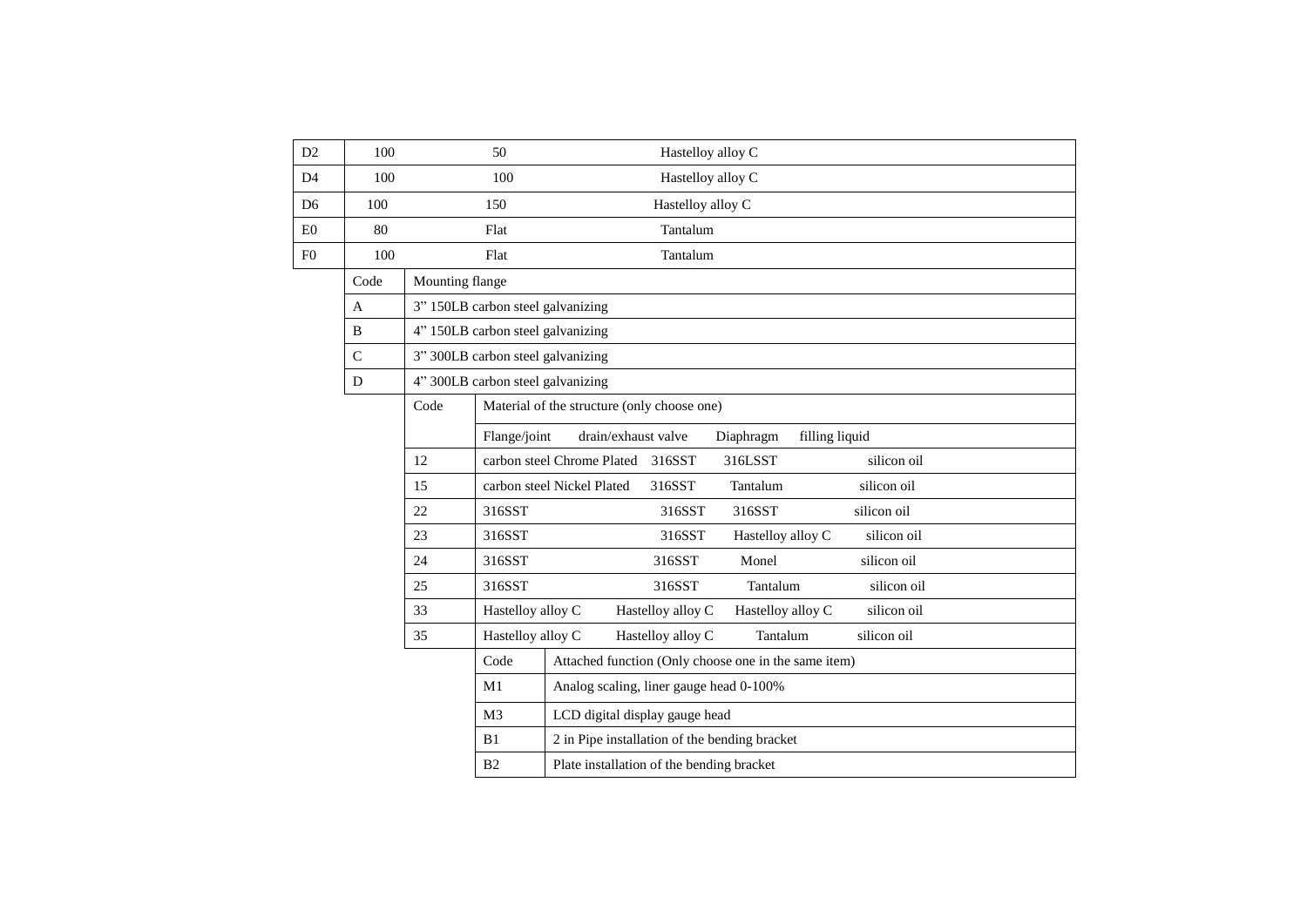|        |   |    |   | B <sub>3</sub> | 2 in Pipe installation of the flat bracket |                                                                           |                              |
|--------|---|----|---|----------------|--------------------------------------------|---------------------------------------------------------------------------|------------------------------|
|        |   |    |   | C <sub>0</sub> | 1/2"-1/4" NPT taper pipe negative thread   |                                                                           |                              |
|        |   |    |   | C <sub>1</sub> |                                            | Welding the $\&$ 14 Probe in the back of the 1/2"-1/4" NPT pressure joint |                              |
|        |   |    |   | C <sub>2</sub> | Typeface screw thread joint M20 X1.5       |                                                                           |                              |
|        |   |    |   | D <sub>1</sub> |                                            | Side drain/exhaust is located on the pressure room                        |                              |
|        |   |    |   | D2             |                                            | Side drain/exhaust is located under the pressure room                     |                              |
|        |   |    |   |                | Explosion proof d II BT6                   |                                                                           |                              |
|        |   |    |   |                | Intrinsic safe type is II CT6              |                                                                           |                              |
|        |   |    |   |                | <b>Factory Range</b>                       | $(R=$                                                                     |                              |
| D800LT | Ε | A6 | A | 22             | $B3 (R=0-25Kpa)$                           |                                                                           | (Type selection for example) |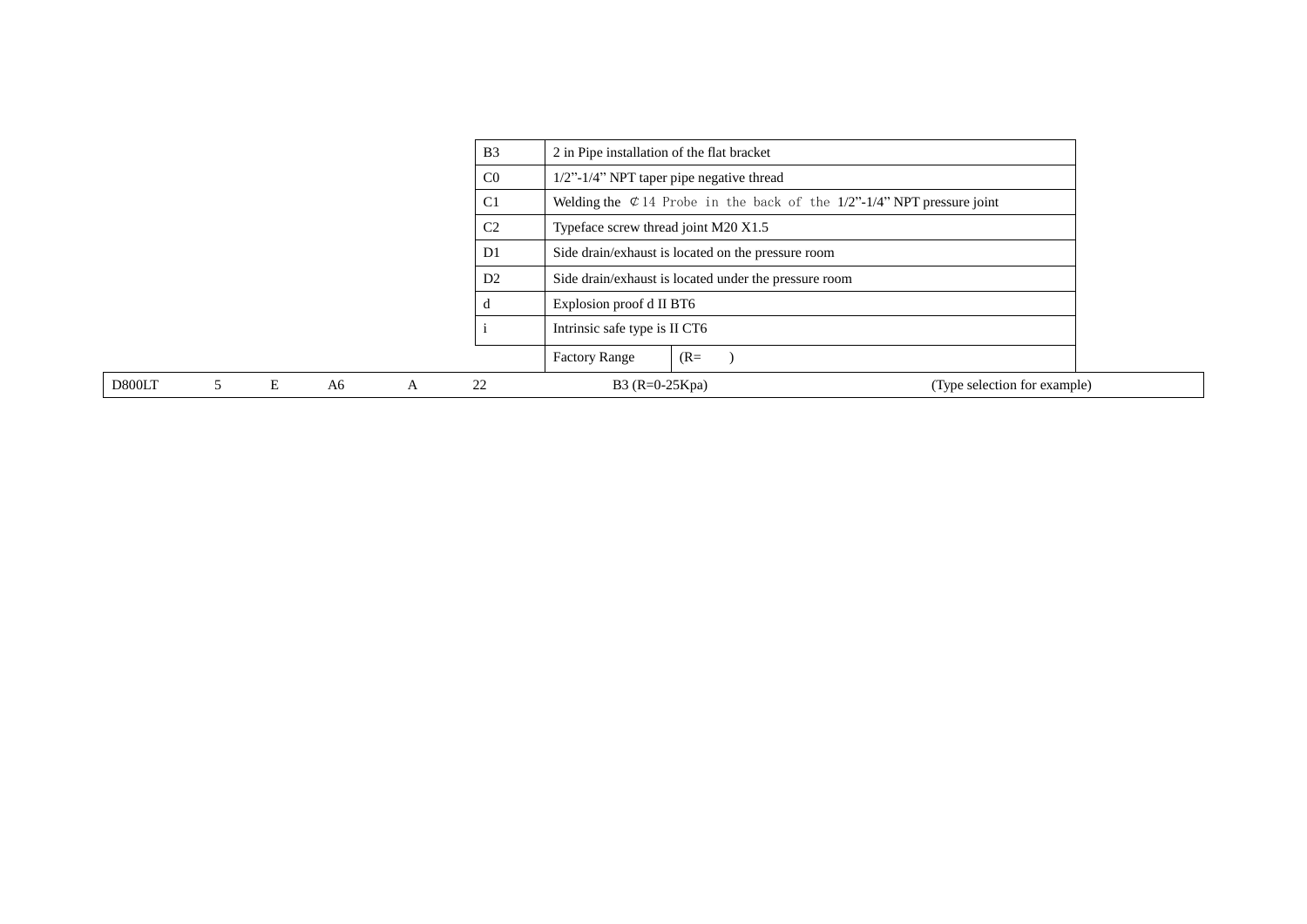| Code           |                     | Type of the transmitter |                                          |                                                       |                |                                                                        |  |  |  |
|----------------|---------------------|-------------------------|------------------------------------------|-------------------------------------------------------|----------------|------------------------------------------------------------------------|--|--|--|
| <b>S800GP</b>  |                     |                         | Remote transmission pressure transmitter |                                                       |                |                                                                        |  |  |  |
| S800DP         |                     |                         |                                          | Remote transmission differential pressure transmitter |                |                                                                        |  |  |  |
|                | Code                | Measuring scope         |                                          |                                                       |                |                                                                        |  |  |  |
|                | $\overline{4}$      | 0-6~40kpa               |                                          |                                                       |                |                                                                        |  |  |  |
|                | 5                   | 0-40~250kpa             |                                          |                                                       |                |                                                                        |  |  |  |
|                | 6                   | $0 - 0.16 - 1$ mpa      |                                          |                                                       |                |                                                                        |  |  |  |
|                | 7                   | 0-0.4~2.5mpa            |                                          |                                                       |                |                                                                        |  |  |  |
|                | $\,8\,$             | $0-1.6-10$ mpa          |                                          |                                                       |                |                                                                        |  |  |  |
|                |                     | Code                    | Transmitter output                       |                                                       |                |                                                                        |  |  |  |
|                |                     | E                       | $4-20mA$                                 |                                                       |                |                                                                        |  |  |  |
|                |                     | H                       |                                          |                                                       |                | Intelligent (With Hart communication protocol)                         |  |  |  |
|                |                     |                         | Code                                     | Material of the structure                             |                |                                                                        |  |  |  |
|                |                     |                         |                                          | Material of flange<br><b>Isolated Diaphragm</b>       |                |                                                                        |  |  |  |
|                |                     |                         | 12                                       | Carbon steel Chrome Plated<br>316LSST                 |                |                                                                        |  |  |  |
|                |                     |                         | 22                                       | 316LSST                                               |                | 316LSST                                                                |  |  |  |
|                |                     |                         |                                          | Code                                                  |                | Remote transmission facilities                                         |  |  |  |
|                |                     |                         |                                          | S <sub>1</sub>                                        |                | One Remote transmission facilities (fit for S800 GP pressure)          |  |  |  |
|                |                     |                         |                                          | S <sub>2</sub>                                        |                | Two Remote transmission facilities (fit for S800 DP differential       |  |  |  |
|                |                     |                         |                                          |                                                       | pressure)      |                                                                        |  |  |  |
|                |                     |                         |                                          |                                                       | Code           | Attached functions                                                     |  |  |  |
|                |                     |                         |                                          |                                                       | M1             | 0-100% liner indicator                                                 |  |  |  |
|                |                     |                         |                                          |                                                       | M3             | 3.5" LCD digital display                                               |  |  |  |
|                |                     |                         |                                          |                                                       | B1             | Pipe bending mounting plate                                            |  |  |  |
|                |                     |                         |                                          |                                                       | B <sub>2</sub> | Panel bending mounting plate                                           |  |  |  |
|                |                     |                         |                                          | B <sub>3</sub><br>Pipe flat mounting plate            |                |                                                                        |  |  |  |
|                |                     |                         |                                          |                                                       | d              | Explosion proof d II BT6                                               |  |  |  |
|                |                     |                         |                                          |                                                       | $\mathbf{i}$   | Intrinsic safe type is II CT6                                          |  |  |  |
|                |                     |                         |                                          |                                                       |                | <b>Factory Range</b><br>$(R=$<br>$\mathcal{E}$                         |  |  |  |
| <b>S800 GP</b> | $\overline{4}$<br>E | 22                      | S <sub>1</sub>                           |                                                       |                | M3B1 (R=0-20KPa), with 1199RFW21A11A13-30 (Type selection for example) |  |  |  |

Remarks: S800 remote transmission pressure/differential pressure transmitter type selection is composed by two parts: one is the body part of the transmitter, another is the 1199 remote transmission parts (the following the is type selection)